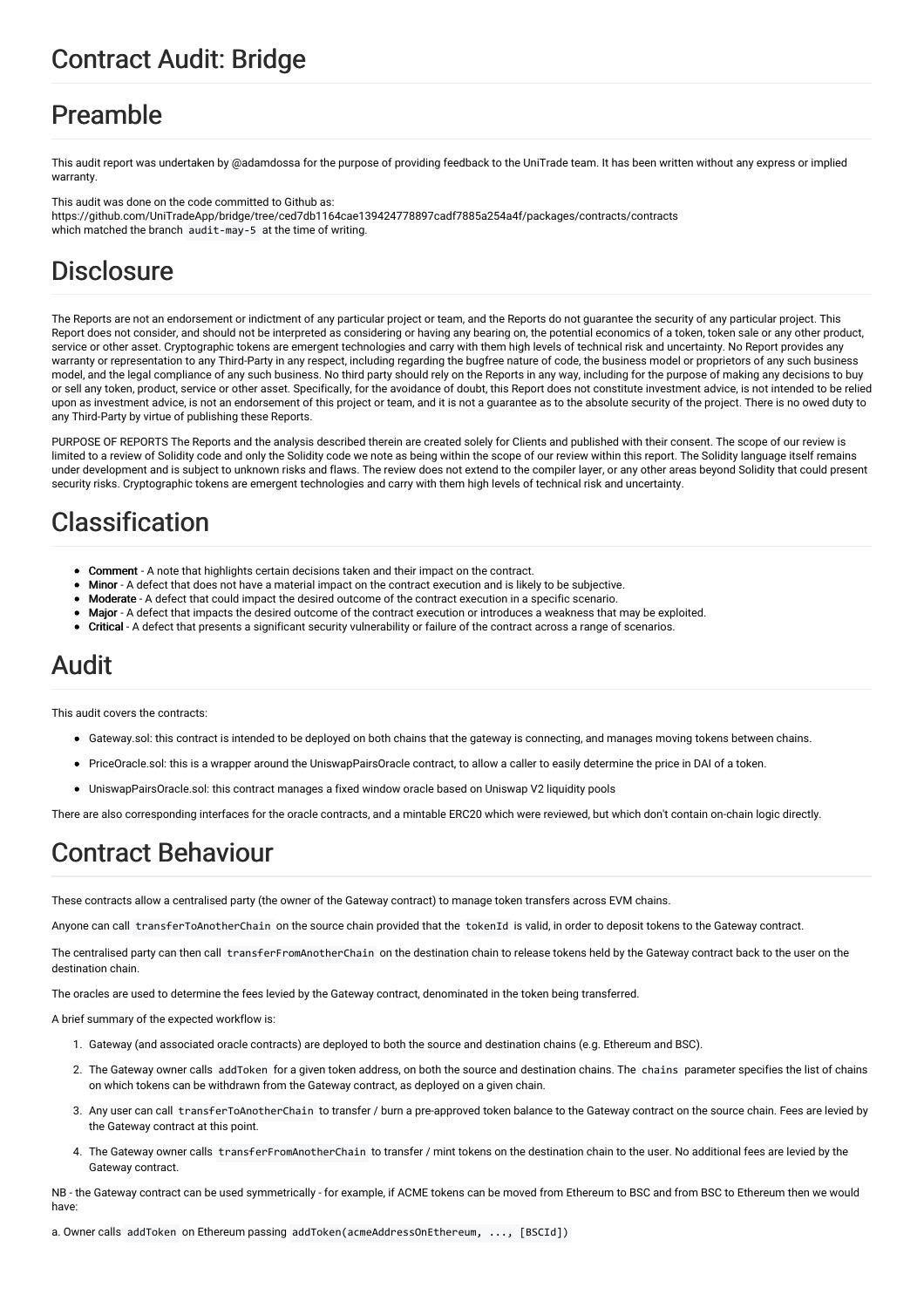# **Issues**

## Minor - toChainId is incorrectly typed as uint64

In the function transferToAnotherChain the parameter toChainId is passed in as a uint64 rather than the expected type of uint256 . Solidity will implicitly cast this to a uint256 but it would be neater to use the correct type throughout rather than relying on implicit casting.

#### **Mitigation**

Change the parameter type of toChainId from uint64 to uint256 .

#### Client Response

Fixed via: <https://github.com/UniTradeApp/bridge/pull/92>

## Minor - front running of fees is possible by Gateway owner

The Gateway contract allows the owner to update the fees levied on a user via updateNetworkFee and setFeeParameters.

These fee updates are applied immediately, allowing the Gateway owner to front-run a call from a user to transferToAnotherChain , meaning that the user could be forced to pay a much larger fee than expected (up to the amount they are depositing to the Gateway contract).

For a user of the Gateway contract this might be off-putting for large transactions, although given that they are trusting the centralised operator to release their funds on the destination chain, this may be a relatively small concern. However in the case of the Gateway owner not releasing tokens on the destination chain, the owner can't directly profit on the source chain, whereas by modifying the fees they can immediately withdraw these fees on the source chain.

#### **Mitigation**

Consider adding a timelock approach to fee updates, where they only apply a few blocks after they are updated. The simplest approach is to have a proposeFeeParameters and confirmFeeParameters that can only be called X blocks after the proposeFeeParameters function.

#### Client Response

Issue not closed with comment:

- For the sake of administrative operations simplicity
- This is a centralized solution where users have to trust us anyway
- It is a minor issue
- I'll keep this issue open to review and possibly implement this in a future version of the code

## Minor - tokens can be added twice via addToken

It is possible that the same token can be added twice through the addToken function, by the owner of the Gateway contract.

This is only possible if the token wasn't previously added to the price oracle via priceOracle.addToken(tokenAddress); which could be the case if the priceOracle is 0x0 either when the token was first added, or when the token was added for the second time.

Whilst this doesn't seem to cause a direct issue, it could be confusing, for example with different fee settings across the two instances of the token.

#### **Mitigation**

See next issue.

#### Client Response

Fixed via: <https://github.com/UniTradeApp/bridge/pull/94>

## Minor - tokens are referenced through tokenId rather than through their address

The Gateway contract generally references tokens that have been previously added through addToken via their index in the tokens storage.

In my opinion it would be cleaner, and less subject to errors to instead reference tokens via their address.

A simple way to do this would be to store a mapping: mapping(address => uint256) public addressToTokenId;

This could also be used to ensure that the same token cannot be added twice by the Gateway owner and make it less susceptible to user error when interacting with the contract.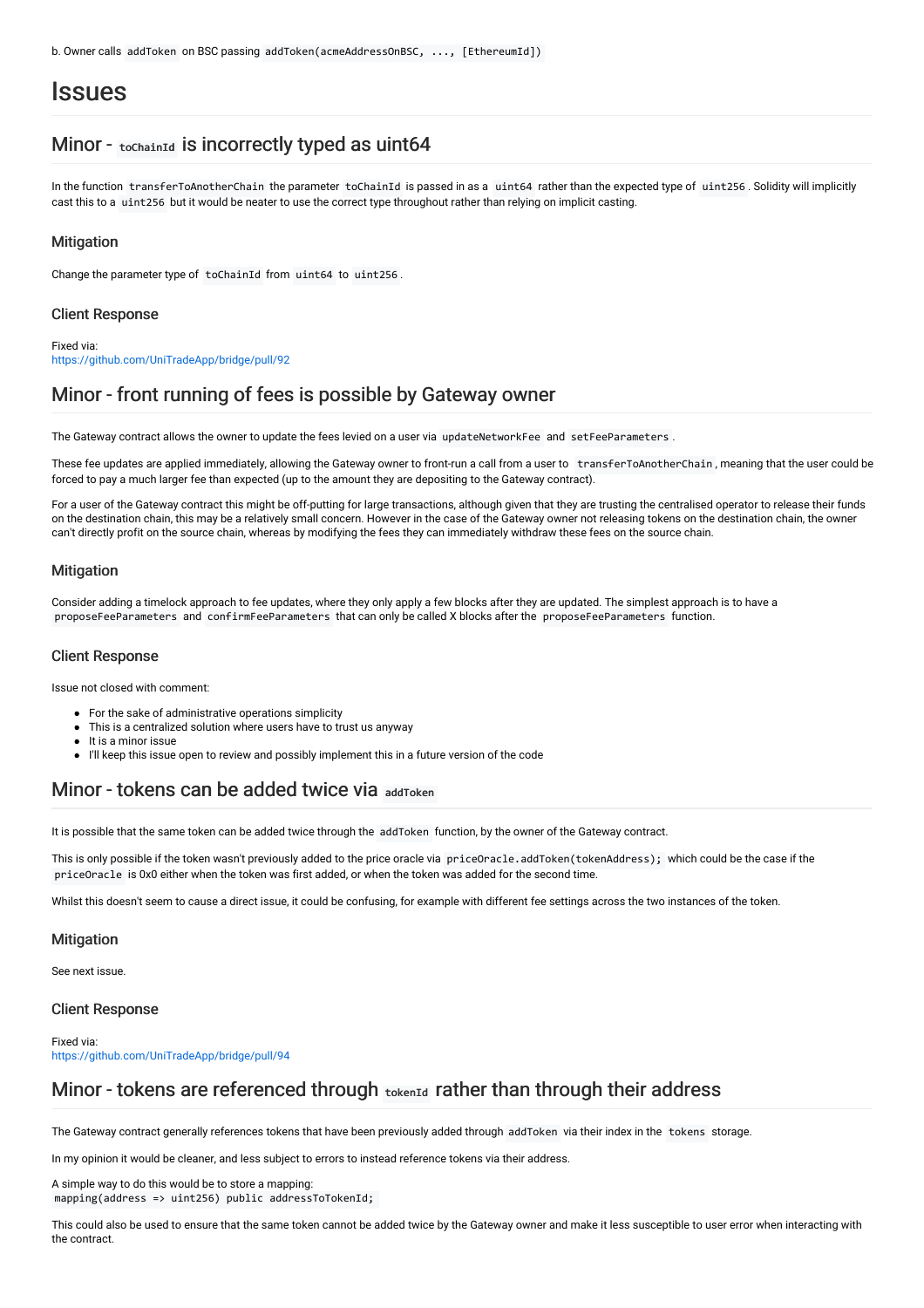## **Mitigation**

As above, you could store a mapping from a token address to its index (or its index + 1) in the tokens storage. You can then check that this mapping has not been set for a given token, before allowing it to be (re)added in addTokens .

Functions such as transferFromAnotherChain could then take a token address as their parameter, rather than a tokenId and use this mapping to convert to the tokenId .

## Client Response

Issue not closed with comment:

- Related issue ( addTokens called twice with the same token) was addressed
- Changing would impact UIs etc.

# Minor - token.transfer(to, amount) could use safeTransfer

#### In line:

<https://github.com/UniTradeApp/bridge/blob/ced7db1164cae139424778897cadf7885a254a4f/packages/contracts/contracts/Gateway.sol#L118> a call is made to a potentially untrusted token, to transfer tokens to the user on the destination chain.

It would be better to use the safeTransfer wrapper which checks the return value of this function, as some token implementations may return false rather than reverting on a failure.

## **Mitigation**

Use safeTransfer wrapper from SafeERC20.sol instead of directly calling transfer on the token.

## Client Response

Fixed via:

<https://github.com/UniTradeApp/bridge/pull/92>

## Minor - for MINT release method tokens, you don't need to explicitly track **FeeToWithdraw**

For tokens that use the MINT release method, the token balance remaining on the Gateway contract should always be equal to the fees that have been levied on deposits.

On the source chain, the fee is the only portion of deposited tokens which are not burnt, and on the destination chain no token balance is held directly on the Gateway contract (instead balances are minted on demand).

This would simplify calculations in the MINT case and also make the contract more robust for tokens which muck around with token balances (i.e. deflationary / inflationary type ERC20 tokens).

## **Mitigation**

Consider just using the Gateway contracts token balance (i.e. token.balanceOf(address(this)) ) when withdrawing fees for MINT style tokens, rather than tracking through feeToWithdraw .

## Client Response

Issue not closed with comment:

- Keep code simple (avoiding handling fees differently for each release method);
- This solution doesn't support rebase tokens (that change account balances like AMPL). There are other things to consider for these types of tokens.

# Minor - inflationary / deflationary token calculations

The fees levied by the Gateway contract are tracked as absolute values in the feeToWithdraw storage. If the amount tracked here cannot be transferred, then no fees for the token can be withdrawn.

As a generalisation of the above issue (although with more complex logic) you could consider tracking fees as a percentage of funds that are deposited on the Gateway contract rather than the absolute amount. This would again potentially make the contract more robust for unusual ERC20 tokens, and avoid the issue that fees might not be withdrawable at all of if the expected fee amount cannot be transferred.

## **Mitigation**

Consider tracking fees as a percentage of deposited funds, rather than absolute amounts.

## Client Response

Issue not closed with comment:

- We don't support rebase tokens like AMPL,
- If we came up in a situation where funds a locked, we can upgrade the contract implementation with a withdraw(tokenAddress,amount) kind of function.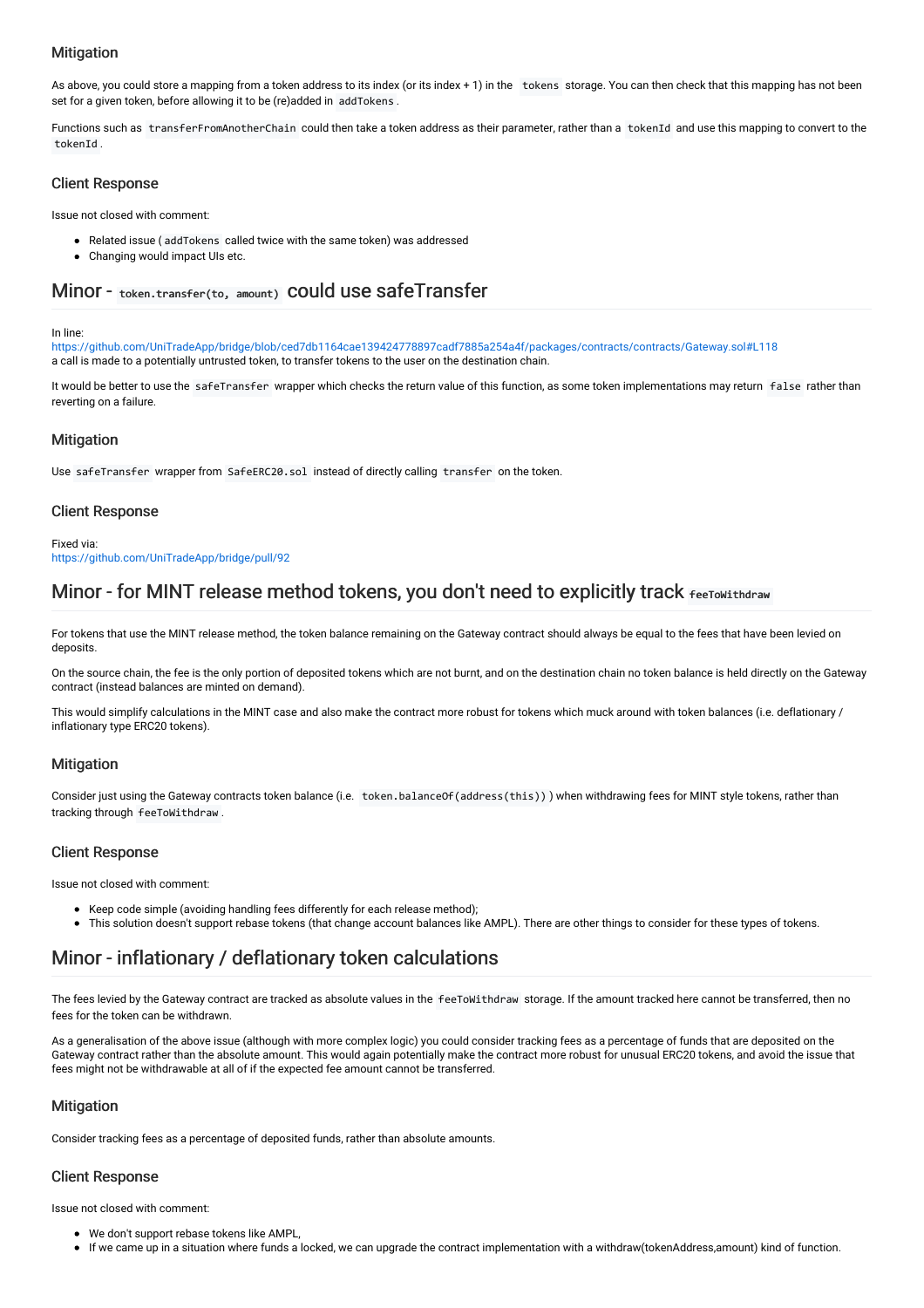# Minor - Duplicated code

#### In line:

<https://github.com/UniTradeApp/bridge/blob/ced7db1164cae139424778897cadf7885a254a4f/packages/contracts/contracts/Gateway.sol#L165> there is duplicated logic. The same check is done 3 lines above.

#### **Mitigation**

Remove duplicated code - require(feeShareToTheTeam <= 1e18, "Gateway: Invalid feeShareToTheTeam");

#### Client Response

Fixed via: <https://github.com/UniTradeApp/bridge/pull/92>

## Minor - possible for the service fee to be larger than the amount being deposited

In the case where the USD value of the tokens being transferred, multiplied by the serviceFeePercent is less than minVariableFeeInUsd it is possible that the fee could be larger than the amount of tokens being transferred.

e.g.

```
usdcAmount == 100 USD
serviceFeePercent == 10%
feeInUsdc == 10 USD
minVariableFeeInUsd == 200 USD
tokenAmount.mul(minVariableFeeInUsd).div(usdcAmount) == tokenAmount.mul(2)
```
#### **Mitigation**

You might want to consider having a cap in this case of serviceFeePercentWhenNoPrice on the percentage of tokens that are withheld as a fee.

#### Client Response

Fixed via: <https://github.com/UniTradeApp/bridge/pull/94>

## Minor - usage of Uniswap V2 vs. V3

The contract currently uses Uniswap V2 as its price oracle. A new version of Uniswap (V3) has recently been released. V3 updates the approach to oracles, improving the calculation and reducing gas costs - see <https://uniswap.org/blog/uniswap-v3/> for details.

Whilst V2 remains on-chain, and will never be removed, it may be that tokens migrate over to V3 liquidity pools, reducing the accuracy of V2 based oracles.

## **Mitigation**

Consider moving to using V3 as a pricing oracle. It should be noted that the pricing oracle address can be updated however, so this could be done after deployment. However, as per the issue above there is no way to re-initialise oracle pairs at the moment if the pricing oracle is updated (unless this was done directly on the new pricing oracle contract).

#### Client Response

Issue not closed with comment:

Since the oracle piece is upgradable, and the first tokens supported still using V2, we'll work to support V3 oracle later.

## Comment - some confusion in variable names between USDC and DAI

The variables used in fee calculations are e.g. feeInUsdc and usdcAmount . However, based on the oracle logic you are actually using amounts denominated in DAI rather than USDC.

#### **Mitigation**

Consider changing the variable names to more closely match the expected logic.

#### Client Response

Fixed via: <https://github.com/UniTradeApp/bridge/pull/92>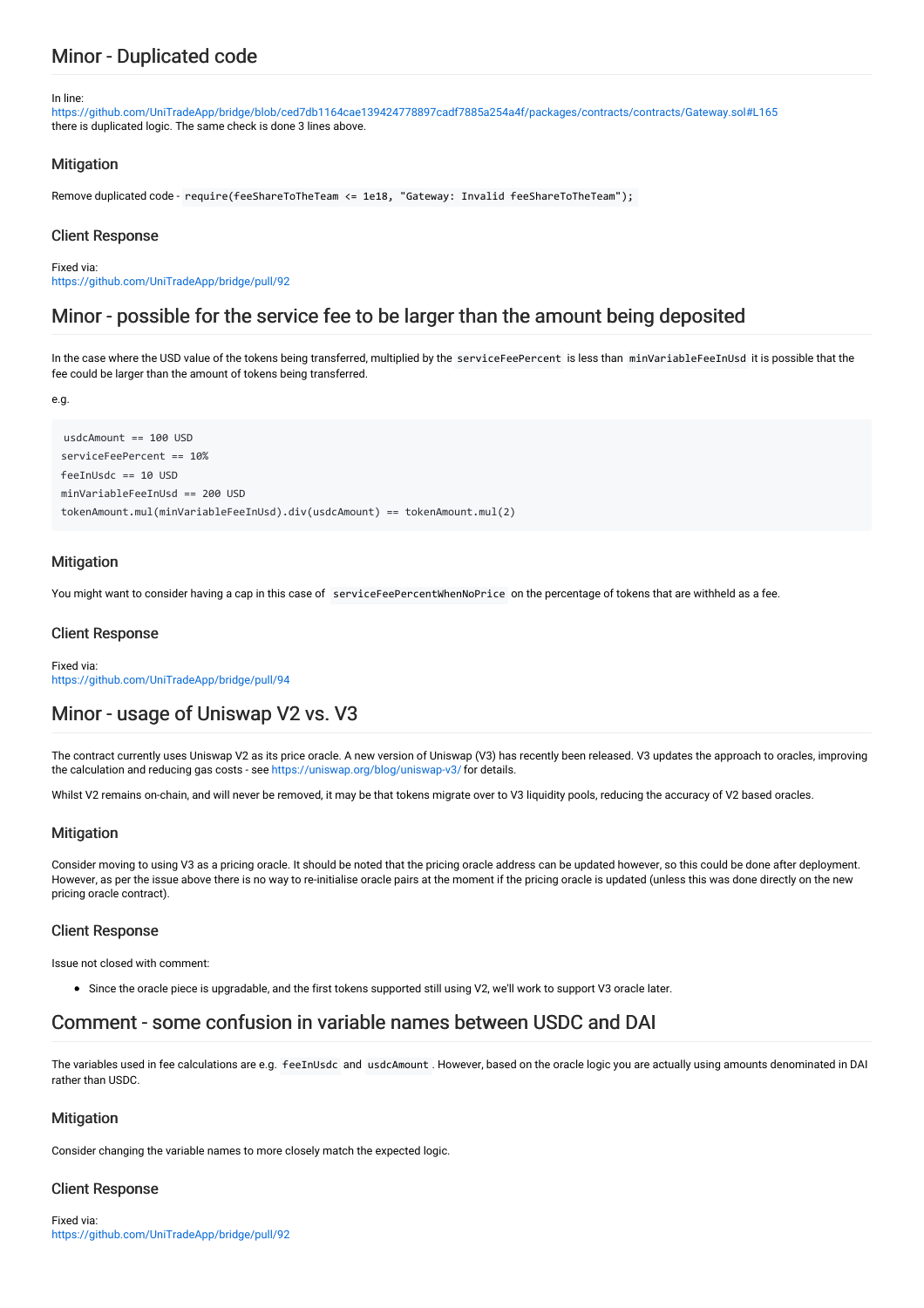# Comment - fixed window cumulative price oracles can over-weight historical pricing

The UniswapPairsOracle uses a fixed window approach, detailed at: <https://uniswap.org/docs/v2/smart-contract-integration/building-an-oracle/>

Depending on the frequency that the Gateway contract is used (specifically the transferToAnotherChain function) - which causes the oracle to update its TWAP prices, it is possible that the oracle may place a large weight on historical prices vs. more recent prices.

This "slippage" may be considered a reasonable risk vs. the complexity of an oracle that weights prices based on how long ago they were observed.

#### **Mitigation**

If this risk is considered large, you could consider a moving average oracle rather than a fixed window oracle.

#### Client Response

Issue not closed with comment:

Not considered risky - will observe the oracle behaviour to see if worth improving it.

## Comment - updateTokenSupportedChain doesn't support vectorised chainIds

The addToken function allows you to specify an array of supported chains, whereas the updateTokenSupportedChain only allows a single chainId to be specified on each call.

It might be worth considering making this a vectorised function (similar to addToken ) as this will be more gas efficient when adding multiple supported chains.

#### **Mitigation**

Add a vectorised form of this function updateTokenSupportedChain .

#### Client Response

Issue not closed with comment:

A new chain addition is rare and I believe they will be done one-by-one.

## Comment - check that a network fee is set when adding supported chains

The Gateway contract uses networksFee to track the cost (in ETH / BSC) that must be paid by a user depositing to the source chain, to cover the costs of the transferFromAnotherChain on the destination chain.

However, there is no check that this value is set (i.e. non-zero) when adding support for a particular chainId in the addToken function.

#### **Mitigation**

Consider checking whether networkFee is set when adding a supported chain for a particular token.

#### Client Response

Fixed via: <https://github.com/UniTradeApp/bridge/pull/94>

## Comment - no event emitted from setPriceOracle

Generally events are emitted when configuration of the Gateway is modified, but in this case no event is emitted. This may be useful for UIs to display these updates.

## **Mitigation**

Consider adding an event when the price oracle is updated.

#### Client Response

Issue not closed with comment:

It isn't an event that we want to track from our UI.

# Comment - network fees are denominated in the source chain token, but paid in the destination chain token

In order to pay for the transaction on the destination chain, a fee in the source chain network token is levied on deposits.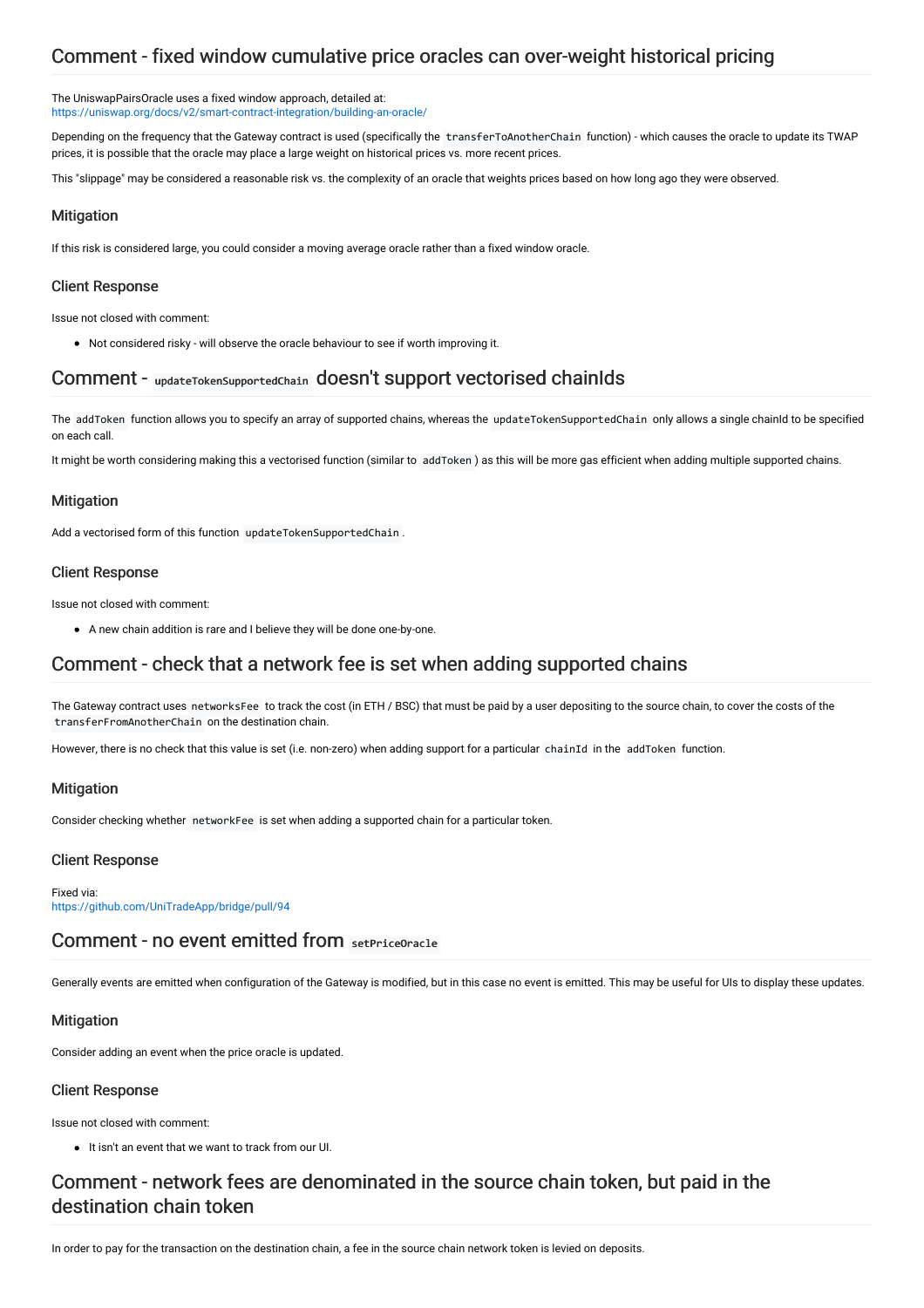The Gateway owner should manage any price volatility between these tokens appropriately to ensure that there is sufficient buffer to account for varying fees on the destination chain, and changes in the destination vs. source network token prices (i.e. the ETH / BSC price).

#### **Mitigation**

None really possible - just flagging it up. It might be possible to use an oracle to help manage the ETH / BSC price volatility so that you can denominate the cost in the destination chain token, rather than the source chain token.

#### Client Response

Issue not closed with comment:

- Yes, there isn't a definitive solution for that. We've implemented logic for the fees monitoring/updating some times per day. We have the same logic running for our beta version of the bridge and it's working well.

- Will monitor the fee setter component during the first days to see if it's working as expected and improve it if needed.

## Comment - small typo in "Gateway: token does't exist"

There is a small typo in this require error message - "does't" should be "doesn't".

#### **Mitigation**

Fix typo.

#### Client Response

Fixed via: <https://github.com/UniTradeApp/bridge/pull/92>

## Comment - small ordering optimisation

In line:

<https://github.com/UniTradeApp/bridge/blob/ced7db1164cae139424778897cadf7885a254a4f/packages/contracts/contracts/Gateway.sol#L108> the initialisation of token could be moved below the check that requestKey has not been previously processed.

This would be a minor gas optimisation in the case that this require fails.

## **Mitigation**

Move initialisation of token below the require check on requestKey not having been seen previously.

#### Client Response

Fixed via: <https://github.com/UniTradeApp/bridge/pull/92>

# **Testing**

The repo contains detailed test cases that cover the majority of the contract functionality, with 52 unit tests included which all pass.

There is good coverage across all of the in-scope contracts:

| File                    |         |         |          |            | % Stmts   % Branch   % Funcs   % Lines   Uncovered Lines |
|-------------------------|---------|---------|----------|------------|----------------------------------------------------------|
|                         |         |         |          | -- ------- |                                                          |
| contracts/              | 99.24   | $83.33$ | $96-1$   | 98.48      |                                                          |
| Gateway.sol             | 98.8    | 86.36   | $93.75$  | 97.62      | 217,245                                                  |
| PriceOracle.sol         | 100     | 58.33   | 100      | 100        |                                                          |
| UniswapPairsOracle.sol  | 100     | 93.75   | 100      | 100        |                                                          |
| contracts/interfaces/   | 100     | 100     | 100      | 100        |                                                          |
| IERC20Mintable.sol      | 100     | $100$   | 100      | 100        |                                                          |
| IPriceOracle.sol        | 100     | 100     | 100      | 100        |                                                          |
| IUniswapPairsOracle.sol | 100     | 100     | 100      | 100        |                                                          |
| contracts/tokens/       | ø       | 0       | 0        | 0          |                                                          |
| FROGE goerli.sol        | 0       | 0       | $\theta$ |            | $0$ 687,689,690                                          |
| FROGE rinkeby.sol       | 0       | 0       | 0        |            | $0$ 705,707,708                                          |
|                         |         |         |          |            |                                                          |
| All files               | $26.37$ | 26.55   | 17.27    | 26.86      |                                                          |
|                         |         |         |          |            |                                                          |